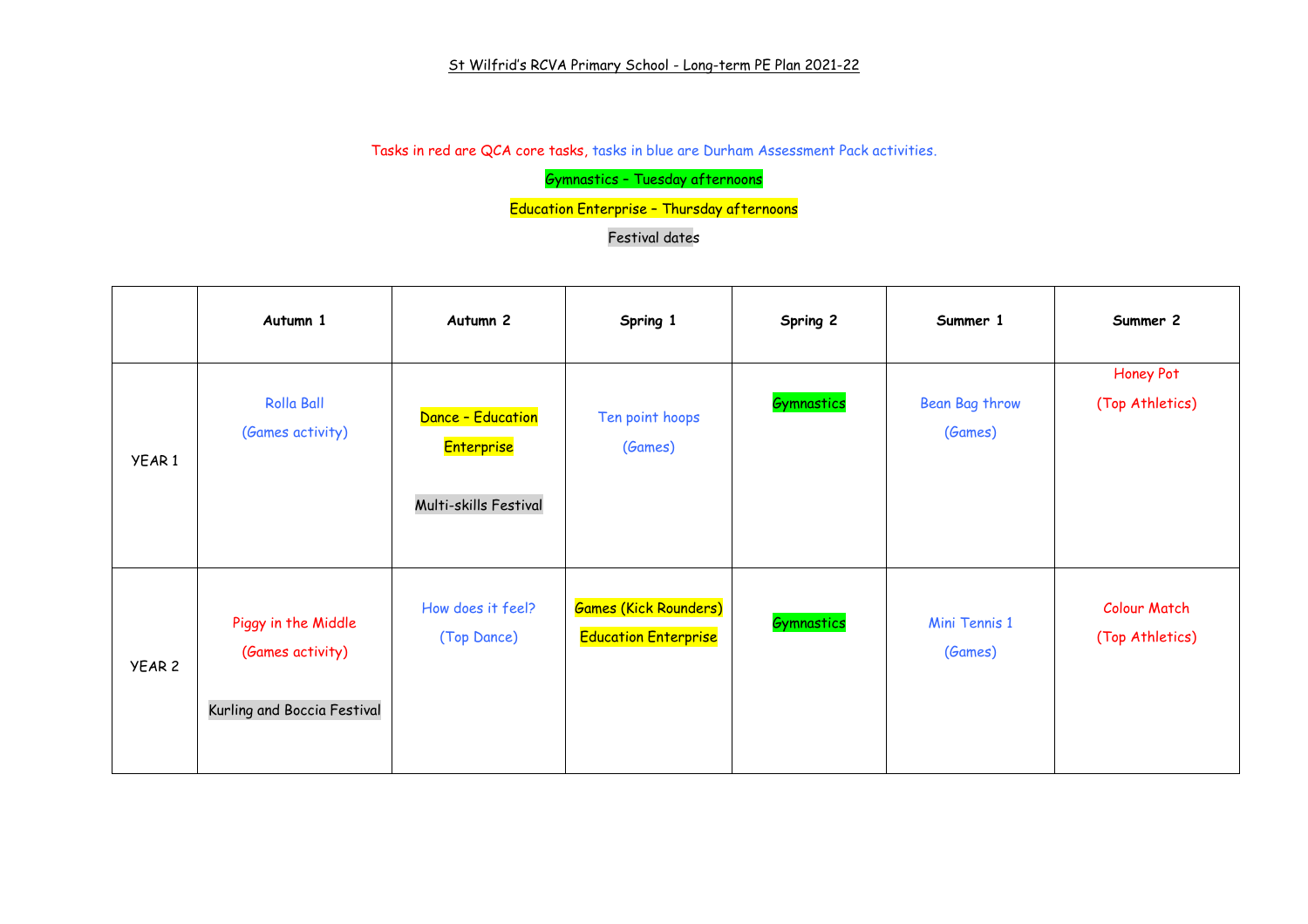| YEAR <sub>3</sub> | <b>Skittles</b><br>(Basketball)                                 | <b>Machines</b><br>(Top Dance)  | Swimming                | Swimming                                        | <b>Striking and Fielding -</b><br><b>Education Enterprise</b><br>Tri-Golf Festival | Gymnastics                                 |
|-------------------|-----------------------------------------------------------------|---------------------------------|-------------------------|-------------------------------------------------|------------------------------------------------------------------------------------|--------------------------------------------|
| YEAR 4            | Swimming                                                        | Swimming                        | Machines<br>(Top Dance) | Mini Tennis 2<br>(Games)<br>Tennis Festival     | Gymnastics                                                                         | <b>Athletics - Education</b><br>Enterprise |
| YEAR 5            | Tag Rugby - Education<br>Enterprise<br><b>Handball Festival</b> | What's so funny?<br>(Top Dance) | Gymnastics              | Runners<br>(Cricket - Striking<br>and Fielding) | Swimming                                                                           | Swimming                                   |